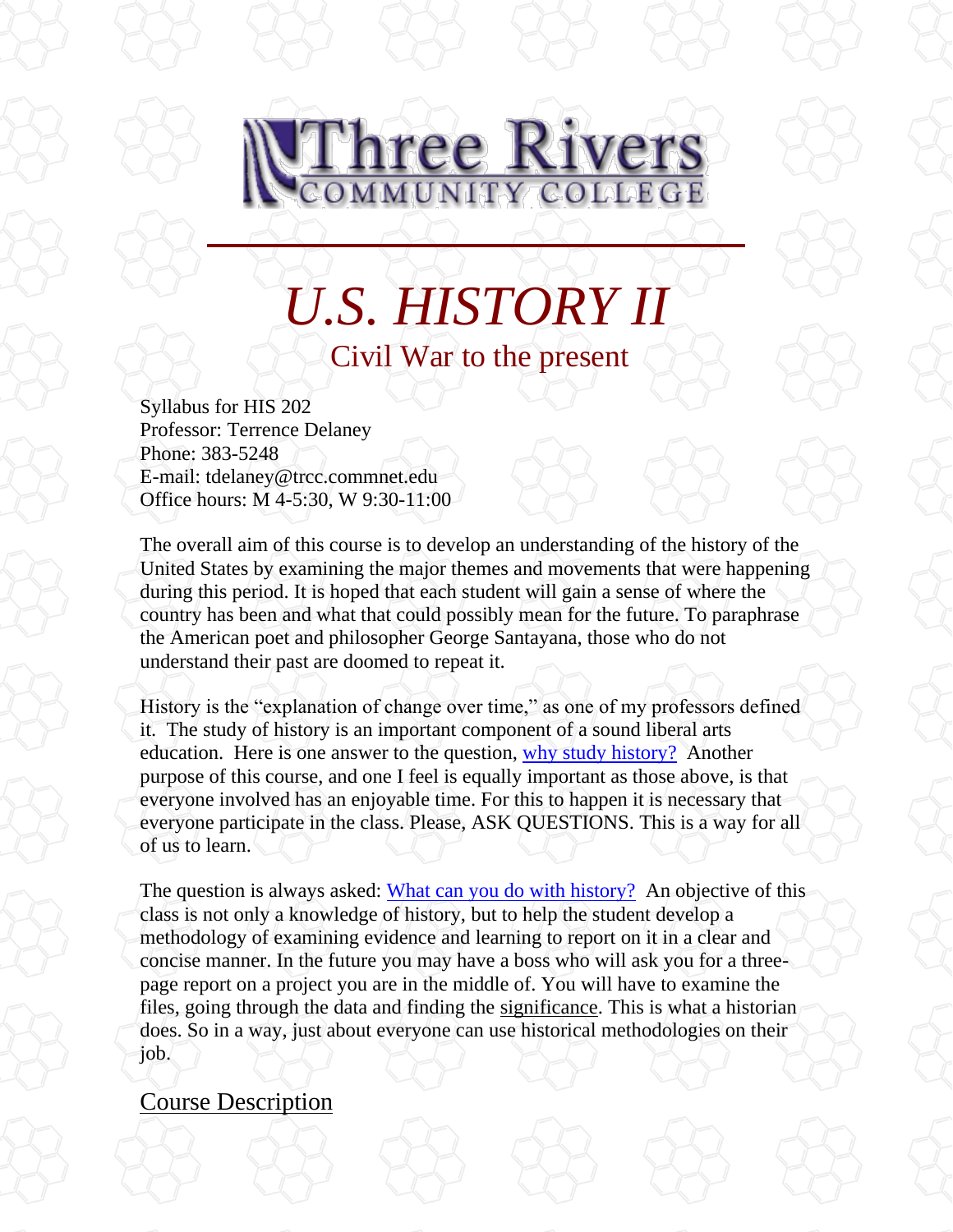Survey of United States history from Reconstruction to Bush, with special emphasis on the development of the American economy, United States expansionism, race relations, the world wars, women's rights, the cities, the sixties, the depression, the Cold War, Watergate, Vietnam, and the 1980s.

## Required Texts

The following books and resources will be used: *America: A Narrative History* Volume II *Major Problems in American History* Volume II *Out of This Furnace Fahrenheit 451*

**Homework Assignments can be found [here](file://///sysdwardite.commnet.edu/trcc$/www/Prog_Study/Soc_Sciences/history/delaney/ushist2/readlist.htm)** 

# Method of Evaluation

- 1) Exams- There will be a total of four examinations. Material for examination purposes will come from a combination of lecture, discussion, video presentation, and your readings. Exams will consist of short and long essay questions, as well as identification questions, true/false, and multiplechoice questions. These exams will constitute seventy percent of your final grade. Words of wisdom: "Every job is a self-portrait of the person who did it. Autograph your work with excellence." J. Guidobono
- 2) Term Paper- you will be given an assignment for a paper that will address a question and/or theme from the course. This will be a polished piece of work: double spaced and typed, logical and clear progression, clear introduction and conclusion, as well as other aspects of good writing will be expected. It is expected that your paper will adhere to the [MLA format.](http://owl.english.purdue.edu/owl/resource/557/01/) More details will be passed out in class. This paper will be worth twenty percent of the final grade.
- 3) Good Citizenship- The social component of learning is an important part of the process. For that to happen, you must come to class and be ready to participate. Any absences beyond three will count against you. Class participation is also an important component of this. It is important to be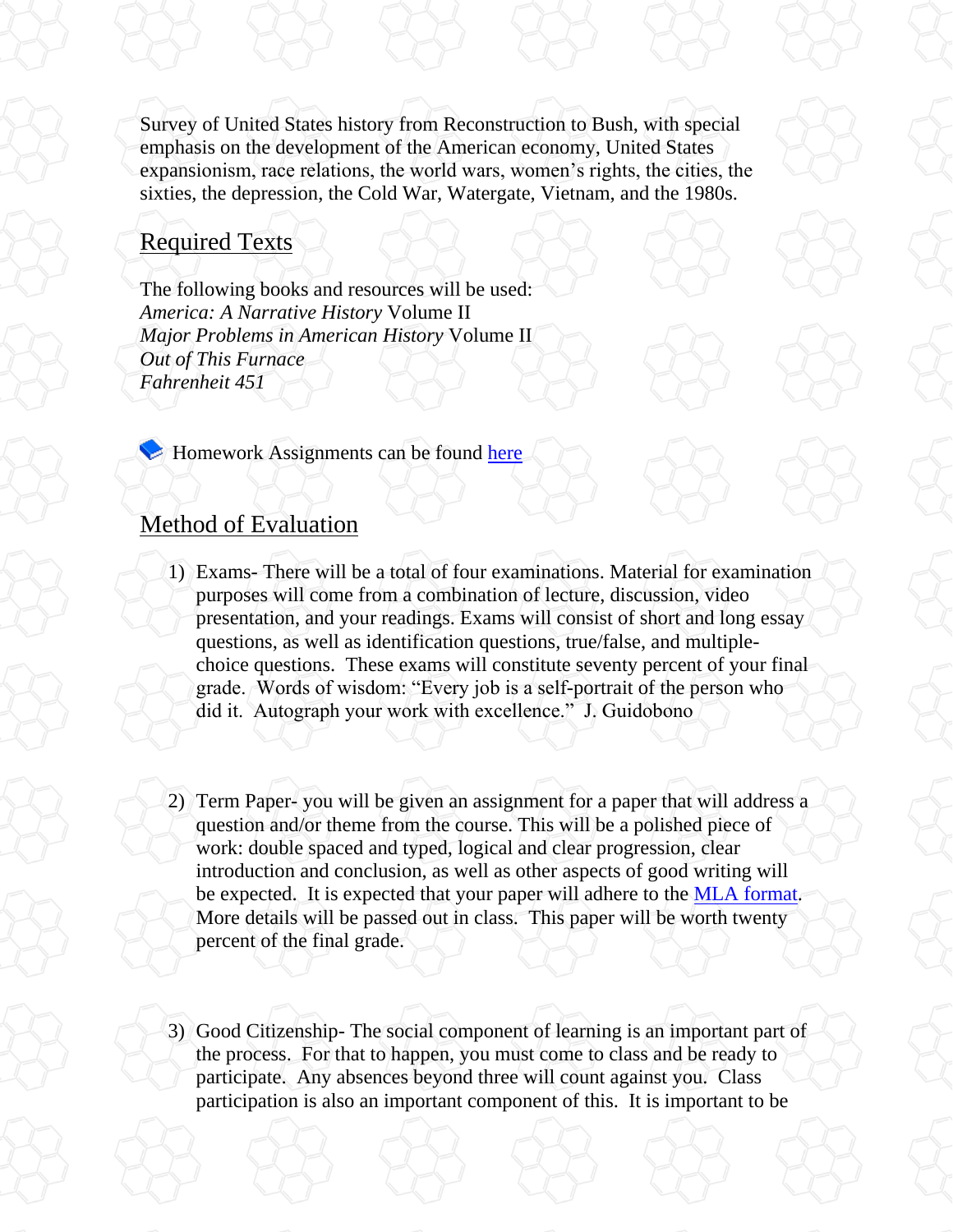prepared to take part in discussion and then be an active member of your group and class when the time comes. Periodic quizzes may be used to gauge how well a student is doing. This section will constitute ten percent of your final grade.

Three Rivers is working to provide more resources for students to help them be successful at the learning process. One of those resources, newly added, is [iCONN,](http://rqst-agent.auto-graphics.com/homepages/customerwide/IpValidation.asp?lid=&cuid=rqst&cusrvr=minerva&dataid=&class=&barcode=) a comprehensive database with trade and general-interest periodicals. Follow the link, select a site, and enter your password, which is the bar code number on your library card (example: D310123456).

Although the journals accessed through iCONN are academic in nature, not everything available online is. But the Internet can be a tremendous resource for learning. The T.A.S.C. has developed an online self-tutorial called Research and [the Internet](http://www.trcc.commnet.edu/Ed_Resources/TASC/Internet/TASC%20Internet_files/frame.htm) that helps decide what a valuable site is for academic exercises. Search engines are used to access an ever-growing number of webpages the Internet offers. One that works very well for academic searches is **Google**.

#### Course Objectives

The objectives for this course are varied, being specific to U.S. history, and supportive of the Liberal Arts and Sciences objectives. Working through a variety of methodologies, the successful student will develop the skills necessary to:

- Read and interpret historically relevant information.
- Access current technology to obtain historical information.
- Use analytical and critical thinking skills to assess historical data.
- Articulate an understanding of the major themes and issues of our history.
- Use the English language, both in written and verbal forms, to communicate his/her thoughts and ideas.

## Attendance

Students are reminded that absences will have a detrimental effect on their final grade. Three absences are allowed, not counting weather cancellations or my absences. Every absence over three will be a drop in your grade (i.e., from a  $B+$  to a B for one unexcused absence, from a B to C+ for two, etc.).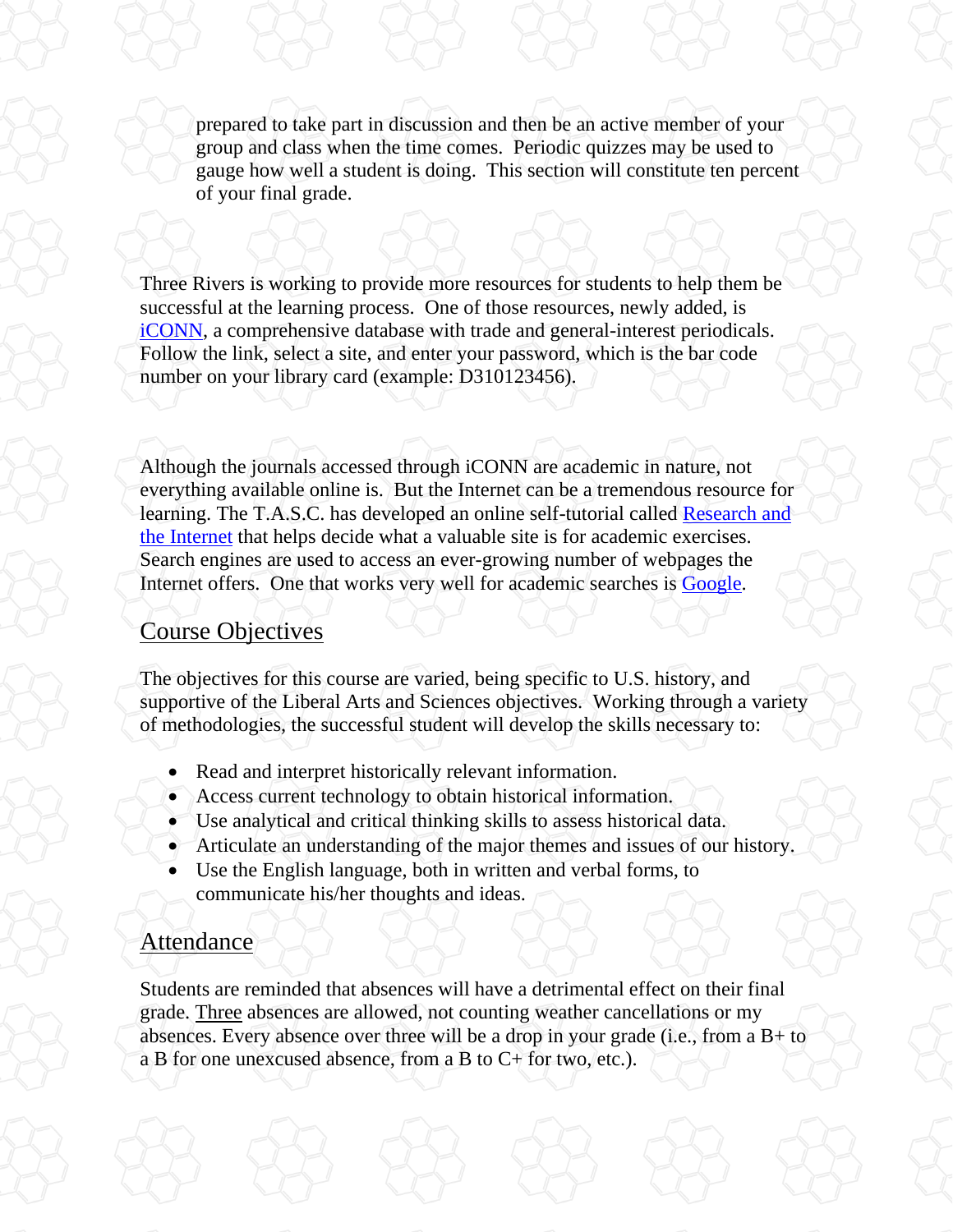|                  |           | <b>Grade Equivalent Quality Points</b> |
|------------------|-----------|----------------------------------------|
| $\overline{A}$   | 94-100    | 4.0                                    |
| $A -$            | 90-93     | 3.7                                    |
| $B+$             | 87-89     | 3.3                                    |
| B                | 83-86     | 3.0                                    |
| $B-$             | 80-82     | 2.7                                    |
| $C+$             | 77-79     | 2.3                                    |
| $\overline{C}$   | 73-76     | 2.0                                    |
| $\overline{C}$ - | 70-72     | 1.7                                    |
| D+               | 67-69     | 1.3                                    |
| D                | 63-66     | 1.0                                    |
| D-               | $60 - 62$ | 0.7                                    |
| F                | $0 - 59$  | 0.0                                    |

## College Withdrawal Policy

A student who finds it necessary to discontinue a course MUST complete a withdrawal form obtained from the Registrars Office. Students may withdraw from class anytime during the first ten weeks of the semester without being in good standing or obtaining prior permission of the instructor. After that period, a student wishing to withdraw must obtain written authorization of the instructor to receive a "W" grade for the course. Students, who fail to properly withdraw, and discontinue coming to class, will be assigned an "F" grade. Eligibility for refund of tuition is based upon date of withdrawal when received by the registrar. Verbal withdrawals will not be accepted.

# Learning Disabilities Statement

If you are a student with a disability and believe you will need accommodations for this class, it is your responsibility to contact the Disabilities Counseling Services at 383-5240. To avoid any delay in the receipt of accommodations, you should contact the counselor as soon as possible. Please note that I cannot provide accommodations based upon disability until I have received an accommodation letter from the Disabilities Counselor. Your cooperation is appreciated.